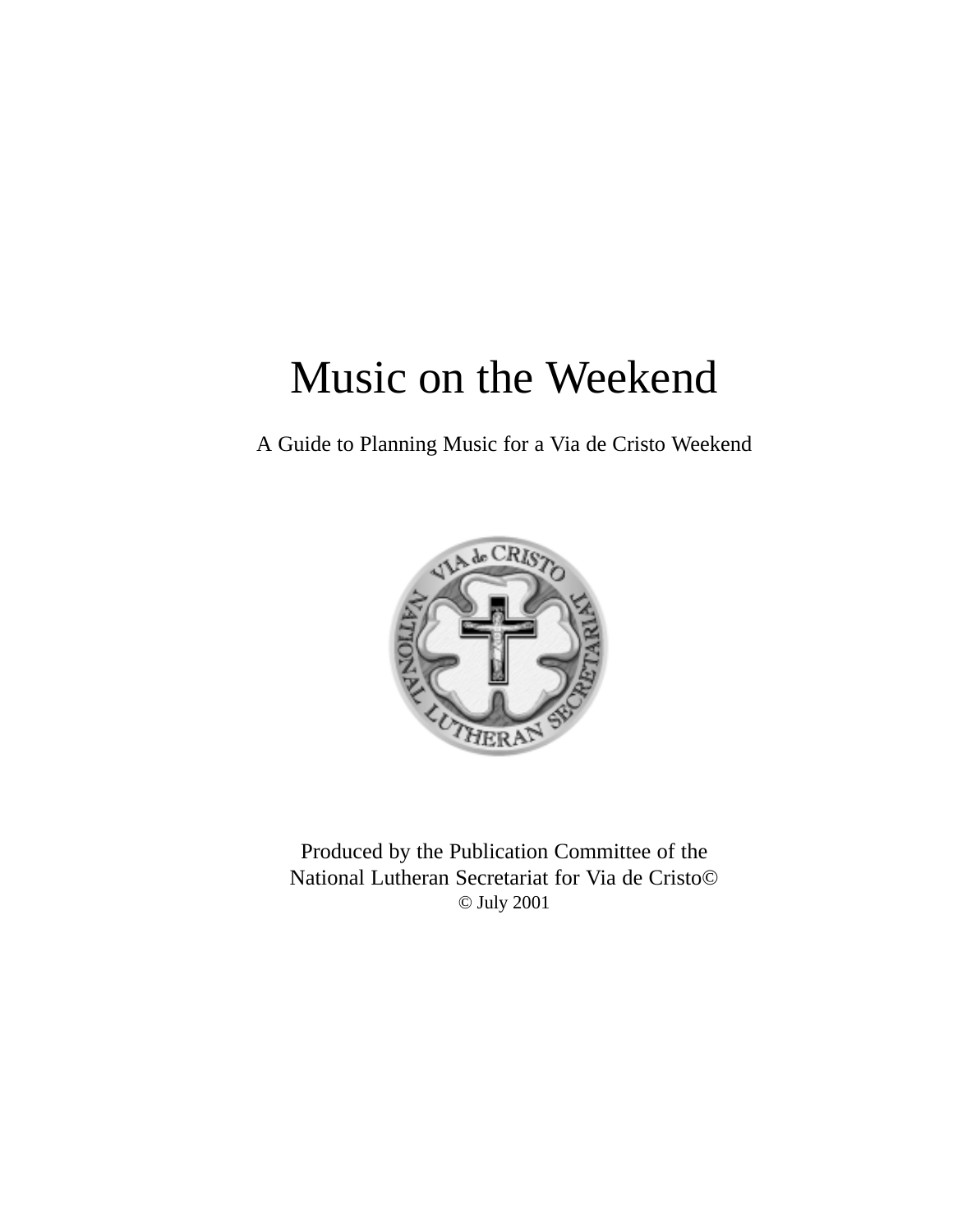## Preface

*This booklet has been prepared as a resource to assist you in planning the music for your weekend. It offers suggestions to enhance the progression of the weekend. Please feel free to adapt these suggestions as the Lord guides, and according to the traditions and practices determined by your Secretariat.*

## **Contents**

|  | $\mathbf{1}$   |
|--|----------------|
|  | 2              |
|  | $\overline{4}$ |
|  | 6              |
|  | 7              |
|  | 8              |
|  | 12             |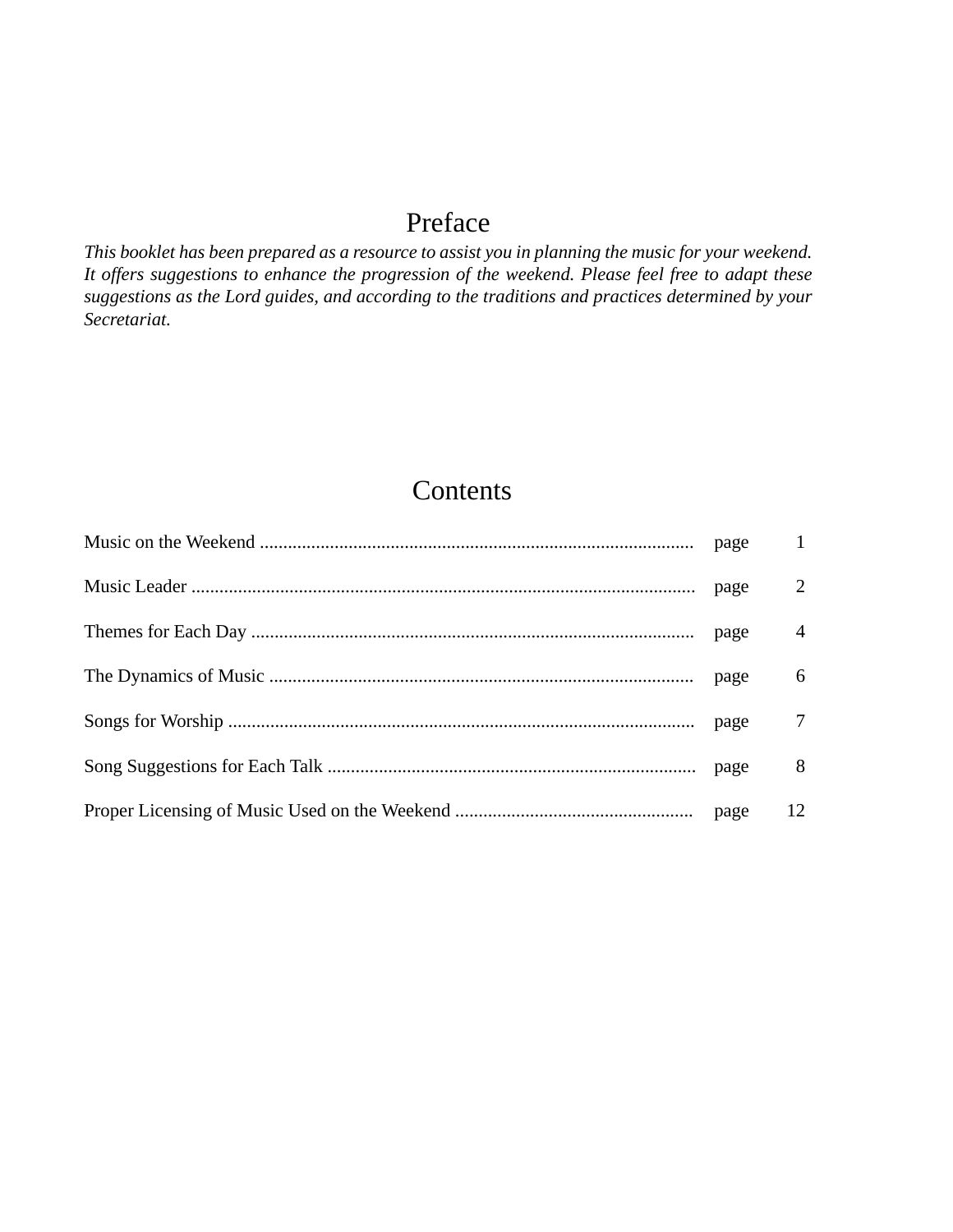## **Music on the Weekend**

Music is dynamic of the Via de Cristo Weekend. It is much more than a time filler or tension reliever. As has been well said by Martin Luther, "Next to the word of God, music is the highest." Note the strategic placement of music for the weekend:

- $\div$  In the chapel of course, but also before rollos
- ✣ Singing before we eat, and the power of the community serenade
- ✣ Awakened for our Third Day by singing
- ✣ Welcomed into the Community at Clausura by singing

All music selected should heighten and enrich the Via de Cristo experience. It should punctuate the progression of each day and sum up the entire weekend. We are gently wooed to Jesus through the progression of the weekend, and the music should match where we are at any particular point. Please remember that Jesus may choose a song to be the moment of first introduction of Himself to the candidate; it often happens that way. Our music must pace itself with the weekend material. Suggested songs for each rollo are included with instructions to Music Cha later.

The primary quality sought in a Music Cha is enthusiasm and relative comfort in leading the singing. Playing an instrument is NOT a requirement. Actually, in group singing, the instrument is to introduce the pitch or first note and to provide the rhythm. If a Music Cha feels comfortable in her ability to hit pitch and set the rhythm, that is all that is necessary. There is certainly no need for professional level talent. With the team also familiar with the songs (because of the team training) the Music Cha will have plenty of help. Although a guitar or banjo is often used, any instrument is acceptable: for example, piano or keyboard.

Before the weekend the Rector and Head Music Cha should decide what songs will be sung during the weekend and a general idea as to when. Since many of the songs will be new to the candidates, they need to be repeated several times throughout the weekend. The better the candidates know a song, the more likely they will be to get into the song and the greater probability that it can speak to them. If there is a serenade, and the songs are already familiar to the candidates, the change in voices can be particularly effective. Before a serenade the Rector should confer with the serenade coordinator.

The character of each day is important in song selection. Thursday Night (if any music is used) we want "getting together" type songs, those most people are familiar with and social in nature. These songs will assist the candidates in relaxing; good secular songs are appropriate. On Friday the theme of the day is the ideal of Christians living a life of grace. It is low key, with songs encouraging community, and which are easy to teach.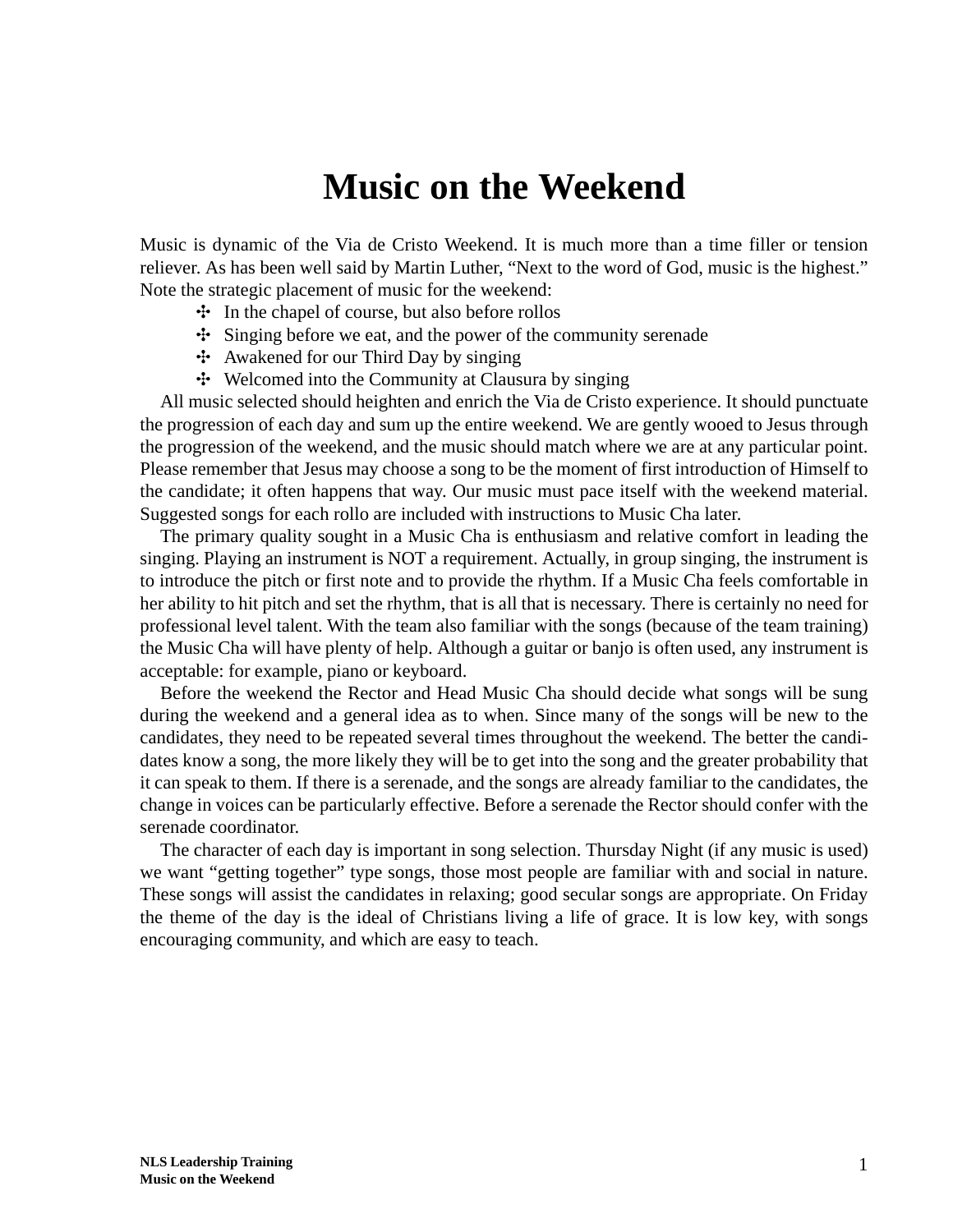The theme of Saturday is the grace filled life made possible by the love and character of Jesus. So, songs about grace, Jesus, and His character, are appropriate. Saturday is the time for-emotionally charged songs, and there is time for teaching songs. Sunday's theme is the candidate's presence in the world and their relationship to others. Songs of this day bring the world back in; they should be positive, and bring the candidates to the great challenge before them. Songs about the Holy Spirit, consecration, perseverance and holiness fit well into the theme.

Always consult with the Spiritual Director who is presiding at worship about songs for worship. Instrumental accompaniment is at a minimum during chapel. At no time should any copyright law be violated by a Via de Cristo associate. The law is very specific, and we will not break the law. If you plan to reproduce any words or music, check with your Secretariat for specific copyright requirements to do so. They have been furnished a copy of the latest reproduction requirements. If a special song occurs to a rector during the weekend, of course feel free to add it. More often then not it is Spirit inspired and God always knows what He is doing.



#### **Music Leader**

Music is one of the very essential elements in the Via de Cristo weekend. As evidence of the precious respect for our music, note the critical placement of music within the structure of the weekend. We are serenaded at dinner, not simply fed a delightful and carefully prepared meal. We are gently called to our Third Day of the Weekend by beautiful singing. We are not simply welcomed into the Fourth Day Community by a crowd of loving people and applause ... we are welcomed with song. And we all certainly suffered through the agony of perfecting DeColores. Music is an integral part of our corporate worship. Even our Rollistas are welcomed into the Rollo Room community with a song.

The music should heighten and enrich the Via de Cristo experience. It should punctuate the progression of each day, as well as that of the entire weekend. It is more than a way to fill time or release tension.

We are being very gently wooed to Jesus through the progression of the Weekend. Music is one of the very critical dynamics in the process. The music that we present at any one time during the weekend should be carefully considered within the framework of the progression of the weekend. We must always keep foremost in our mind that a song may be the way Jesus meets any one candidate at any particular time within the weekend. Our music must keep pace with the progression ... with Jesus's gently revealing Himself.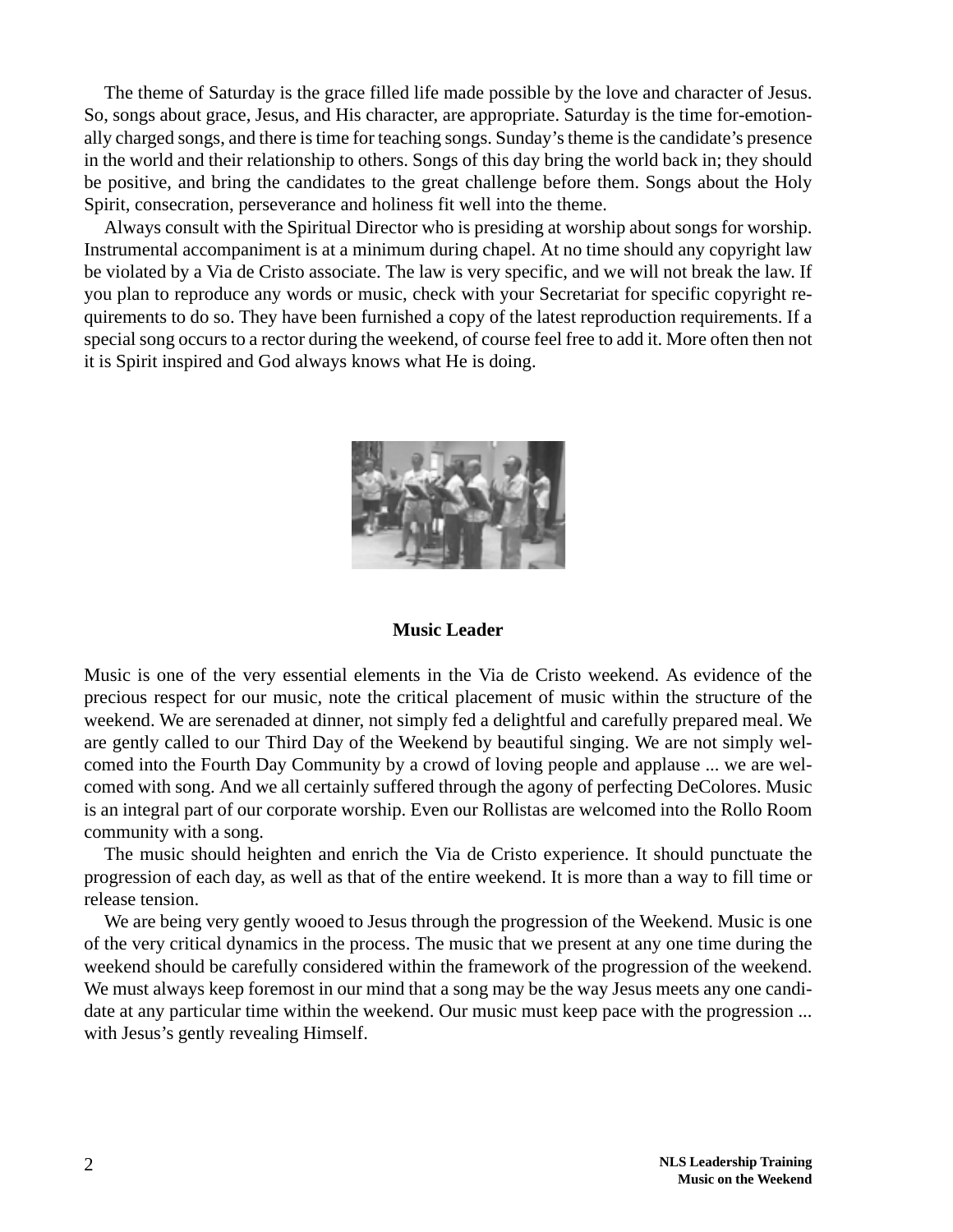The first task that you, as the Music Leader, have is to acquaint yourself thoroughly with the material written about the progression of the weekend. An understanding of the dynamics of the Weekend will make you sensitive as to where to position music during the weekend and when to introduce a song. You should then acquaint yourself with as much of the music in the songbook as possible. Only then can you, begin the process of sifting out the music you want to use for your weekend and make a choice of when and where to introduce it.

The selection process can best begin with the songs you choose for the team meetings. This is the ideal time to introduce songs that are not frequently sung. This is also a good time for the Music Leader to teach some background about the songs, to work out the kinks in various songs, to present any special styles or approaches of a particular song. This will equip the team to help you in your teaching of the music to the candidates.

The Music Leader begins, during the team meetings, to notice the dynamics involved in music selection. You will understand how to place a song within worship ... what is an appropriate gathering song, a communion song ... what songs simply do not fit the context of the Eucharist at all ... how might a song be sung differently when used as a communion hymn. You may also tie your music in with the liturgical season being celebrated during your team meetings and, thereby, discover another vantage point for looking at the music. The Music Leader should be aware of the lectionary used at each Eucharist and should select music that is compatible with it and which heightens the experience of the spoken word.

All during team training, the Music Leader is learning the selection process. You are also thinking about the team and what music best fits its particular character. Careful attention to song selection for the team meetings will facilitate the selection process for your Weekend music.

When you are ready to begin the process, acquire a complete schedule from your Rector of the weekend so that you know when music is planned each day and about how much time is allotted. Now you must also recognize that you need two types of music: social and Eucharistic. "This Land Is Your Land" is a social song; "Let Us Break Bread Together" is Eucharistic. Then you must divide the songs you want to use among the three days with careful attention to fitting the songs to the theme of the day and enhancing the emotional impact being created by that theme. Also consider references to any songs mentioned in a Rollo.

A word of caution here: All of this planning of music does not mean there is no room for spontaneity. But this careful preparation and thorough knowledge of the Progression makes the spontaneous song much easier to handle with grace. It fine tunes your instinct and allows you much more freedom to respond.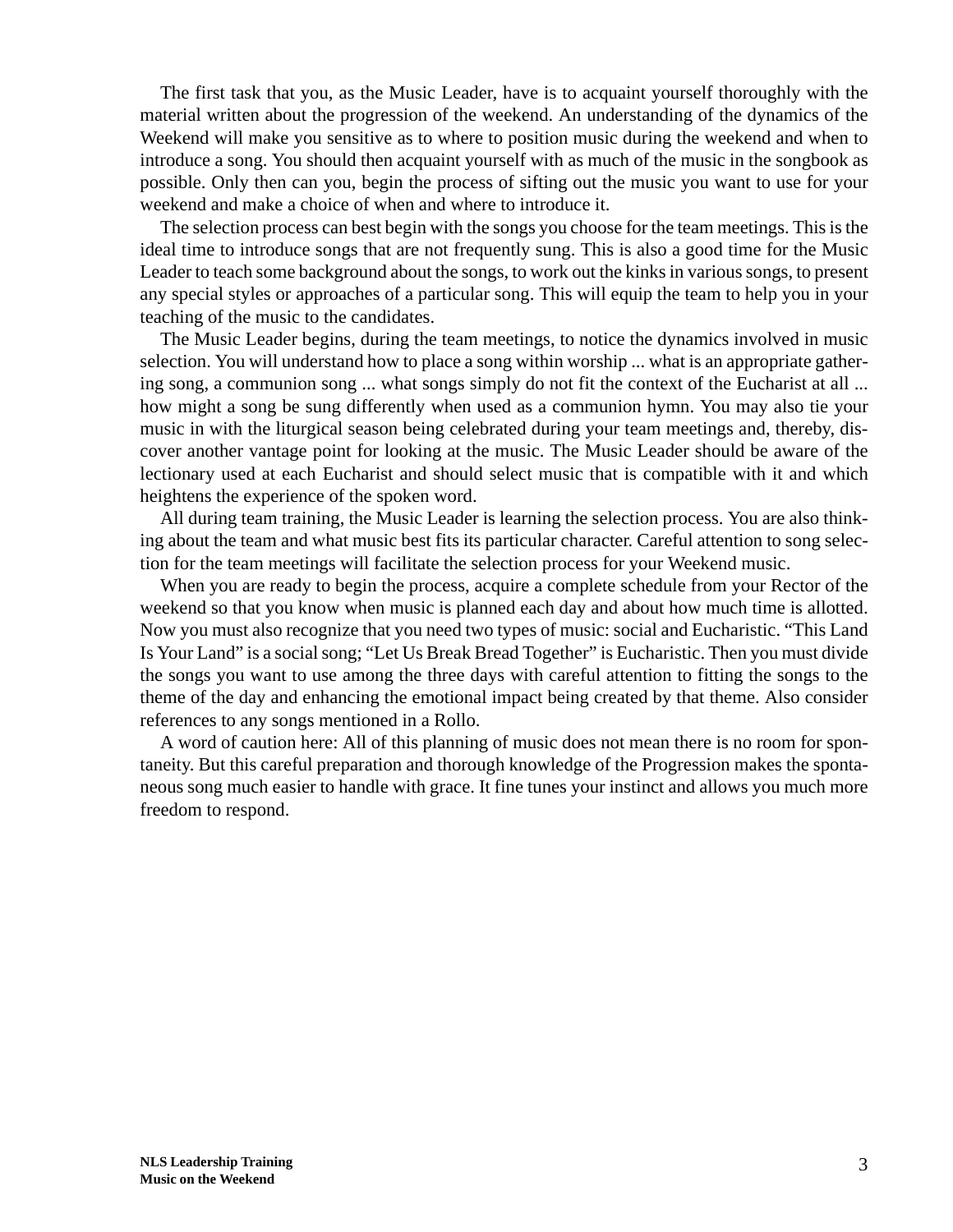Now, let's look at the specific character of each day. If music is used at all on Thursday night you need "getting together" type songs, songs that may be familiar to many of the candidates when they arrive and are social in nature. These are songs that unite the group and help make the candidates comfortable. They are songs that put people at ease — which do not threaten them.

| Friday   | "The Ideal of the Christian"<br>Living the Life of Grace"                       |
|----------|---------------------------------------------------------------------------------|
| Saturday | "The Grace-Filled Life"                                                         |
| Sunday   | "The Candidates' Presence<br>in the World and his/her<br>Relations with Others" |

#### **Themes for Each Day**

The overall theme of the first day, Friday, can be expressed as "**The Ideal of the Christian Living the Life of Grace."** This day is low key! The music should not be emotionally intense threatening. It should present the idea of community, since that is what we're in the process of carefully building throughout the day. The music on Friday should center on the ideal of the Christian life. It should speak to the reality of Grace in our lives. It should comfort and unite. It should present the image of a world transformed by the Christian ideal. It should also be, as much as possible, easy to teach.

On Saturday, the theme of the day is **"The Grace Filled Life,"** made active by the love and character of Jesus. The music this day speaks directly to the reality of Jesus Christ here among us, with us, loving us. The songs reveal the character of Jesus the man, the Savior, the Redeemer, the Lover, and the Footwasher. By now the community has been formed, and they are ready to receive Jesus into their midst. They are ready to sing, "Have You Seen Jesus, My Lord," and respond that "He's Here In Plain View." They are ready to greet a Lord who carried a cross to show us how much He loved us. The community is fully centered within itself. The candidates are protected from the intrusion of the outside world because they still have one more day before they must go back to it. If there is a time for very emotionally charged music, this is it! It's safe to cry. It's safe to allow the emotion of a song transport you to a greater depth and perception because the community is there, and because the person of Jesus is there and He loves you. You also have time to teach more demanding songs. The candidates have begun to enjoy the singing and aren't afraid to tackle something new and more difficult. They know you now and trust you to teach them well.

The theme of the third day is **"The Candidates Presence in the World and his Relations with Others."** He/she has met Jesus and knows and trusts Him. Now he/she needs to look at the world with this transformed vision. The songs this day should bring the world back in. They should carry the candidates back to his/her world. They should tell him/her about opening his window and passing it on. He/she has been to his/her mountaintop. Now he/she has to look out and around and bring a bit of the mountain top back to the world. The music on Sunday should be "up" and joyful and should speak to the marvelous possibilities that are ahead for the renewed candidates. And remember that the candidate is tired and vulnerable, and in need of your joy and your encouragement.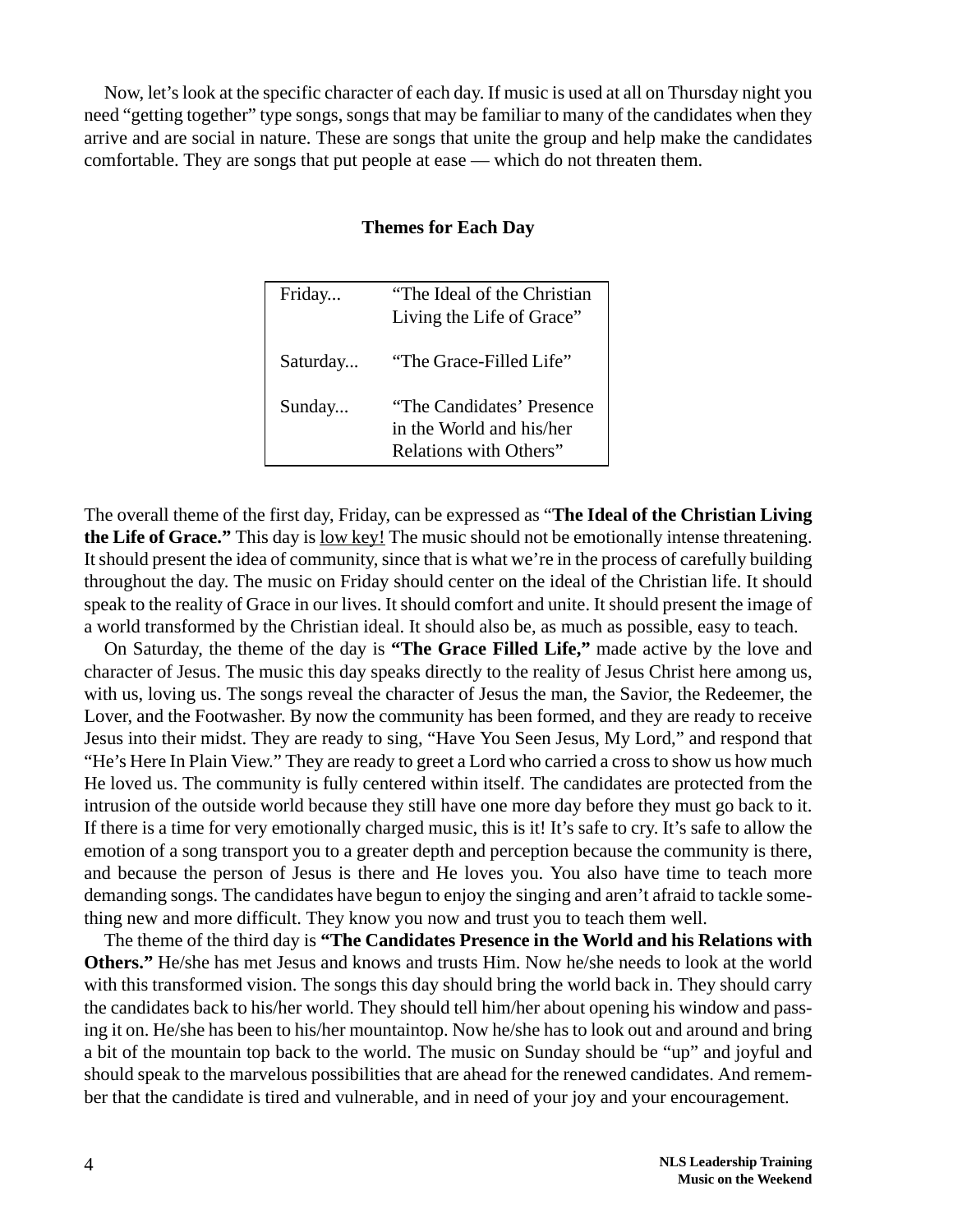Music is an incredibly beautiful dynamic in the wonderful framework of a Via de Cristo Weekend. Cherish it and let yourself be used as an instrument to enrich this experience for everyone present. Let the love of God permeate the musical offering that you as the Music Leader have to bring to you weekend. A few special things to remember for the musician to remember are:

- 1. You are the message as much as the song itself. Stress to ALL team members that the most beautiful of songs can fall flat if people's hearts are not in the message. Their body language and "invisible selves" will give them and you away.
- 2. You must be comfortable with whatever songs you sing, or whatever actions you do. A "really neat thing" that someone else did with a song may not work for you if you're not comfortable with it. BE YOURSELF AND GOD WILL USE YOU! "Comfortable" can also be achieved by being more familiar with the music. If new songs are introduced, it should be during the team building process, not on the weekend itself.
- 3. In music the term "joyful" does not always mean loud and/or fast. Joyful means intense which comes from the hearts and souls of people. This is especially true in serenades. The excitement can be in your voices and the songs can remain a serenade and not become a reveille.
- 4. If someone says that they learned a particular song another way (implying the correct way), it's okay. Tell them that one of the beautiful aspects of music is that there are many variations in the tunes. Let them know that you are happy to give them the opportunity to learn another variation. (Even John Denver doesn't sing his songs the same way he wrote them!)
- 5. Problems with specific words in songs, i.e., brothers/sisters/neighbors/etc. This usually must be confronted on women's weekends. Please keep in mind that copyrighted songs must always be reprinted with the original words. Face the issue, and change "brothers" to "sisters" if you wish. Treat the subject lightly as possible and let the candidates choose whatever words they care to sing. If you make one or the other mandatory, it may get difficult. Who really cares anyway if some are singing "neighbors," and others are singing "sisters" or "brothers"? If you're not up tight about the issue, no one else will be either (at least not for very long).
- 6. Be flexible with your song schedule and be aware of what is going on around you on the weekend. As the weekend progresses into Sunday, you may feel that a particular song for Sunday seems more appropriate than one on your schedule. Feel free to change the schedule. You'll probably find that the Spirit is right — God knows what He is doing.
- 7. Your primary duty is Music Leader; however, in slow periods the Head Cha may assign other tasks to you. Perform them as cheerfully and enthusiastically as you perform your favorite song! One final note for information only. The word "amateur" comes from the word "love." A good motto is "Whatever I lack in talent, I make up for in enthusiasm." If you have any doubts about your abilities, remember this — your message is your love! The candidates will remember your love longer than they will remember (or care) whether or not you missed an F#.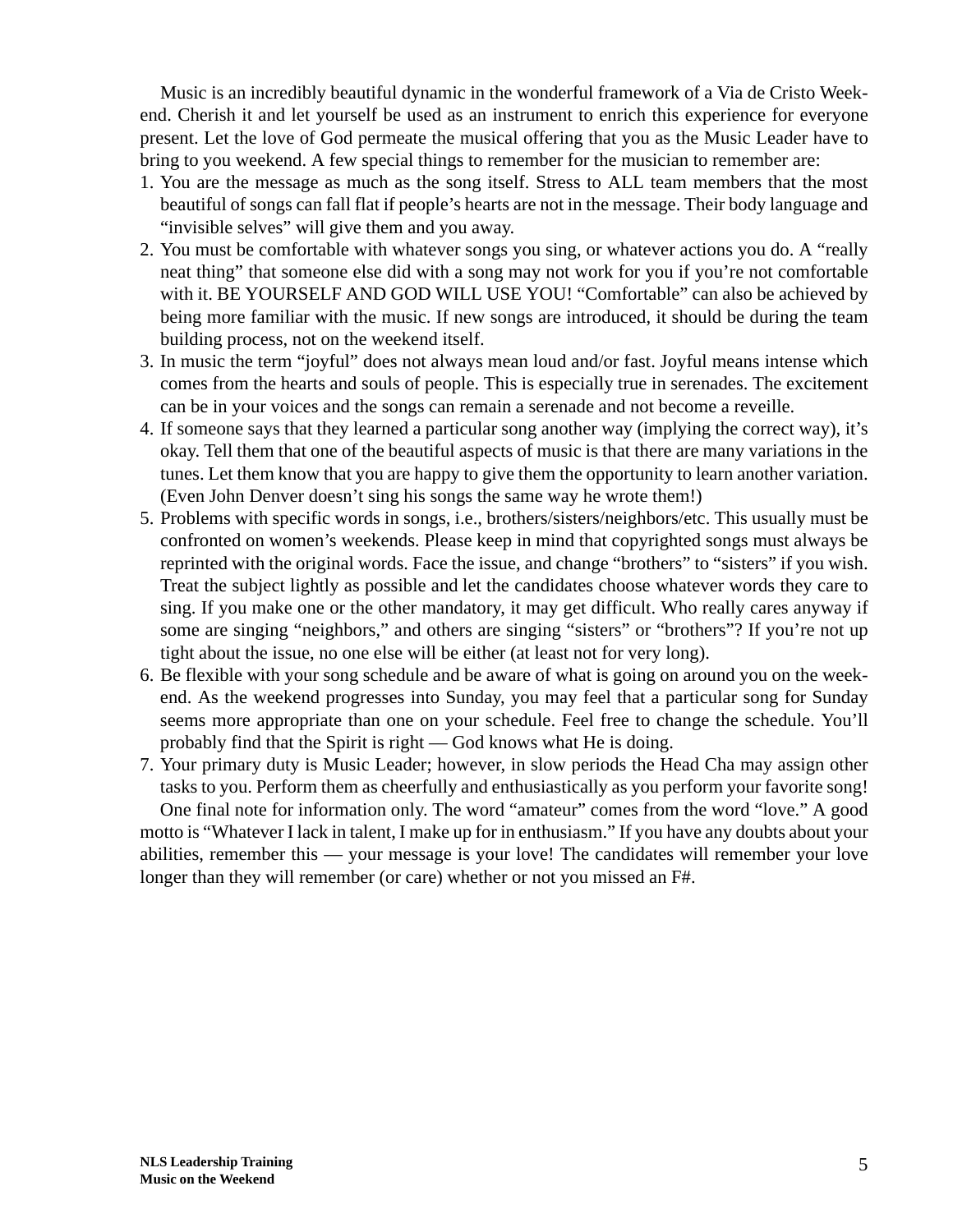## **The Dynamics of Music**

Music is an important dynamic used throughout the weekend. It is vital to Via de Cristo, certainly not something "tagged on."

The dictionary defines "dynamic" as a force producing motion. Singing is a force that causes people to become involved. It's a good way to build community. It creates an atmosphere and teaches about a message. This begins at the team meetings. It's important that the team members be enthusiastic in their singing to draw the candidates in. Some of the candidates will hold back at first, but by Sunday morning they may be the most enthusiastic singers there.

The most important thing a music leader can do is "be yourself." It's better to be awkward and real than to be polished and phony. A loving attitude is far more important than one's musical or singing abilities.

1 . Music as a way of communicating.

- a. Singing is communicating at the deepest level. It helps people connect with, themselves and then with others.
- b. Singing gets the physical side connected with the thinking side to provide personal wholeness. It is one of the most powerful and fastest "glues" or "tools" for bringing about this connection.
- c. Singing allows people to give expression to their feelings.
- d. It brings people together in a common language. It's also a terrific "ice breaker" and helps relieve tension.
- 2. Creating an atmosphere for participation
	- a. What do you want to have happen? You don't make people sing. You set up the atmosphere and allow them to sing. It's already a part of everybody.
	- b. Singing creates an atmosphere for learning. It opens up people to give and take.
	- c. Songs should be appropriate for the occasion or subject under discussion.
	- d. People need to feel at ease to sing. Create an atmosphere that is safe, non-intimidating and supportive. One of the ways to put the candidates at ease and eliminate the feeling of intimidation is by the use of songbooks or songsheets. Everyone should use a songbook, even if those who know the song from memory. (This includes the Music Leader).
	- e. Music is not the problem when people won't sing. If there is a problem, it is usually the attitude of the Leaders and atmosphere. Leaders allow folks to sing and let go. Good group dynamics are practiced when there is a blend of enthusiasm, a willingness to be lighthearted, and then not trying so hard. An atmosphere will then be created for involvement, and folks will sing naturally.

What follows is a list of appropriate song suggestions for different times. It is intended as a helpful resource and is not all-inclusive. Some songs are more appropriate then others. Keep in mind that some songs affect men and women differently. Team meetings will be helpful in determining the unique character of each weekend.

Remember that the list below is by no means "all inclusive" of music that can be used in connection with these rollos. There are many other songs that are appropriate to the rollos. This list is provided as an indication of types of songs that stay within the flow of the weekend at that particular time.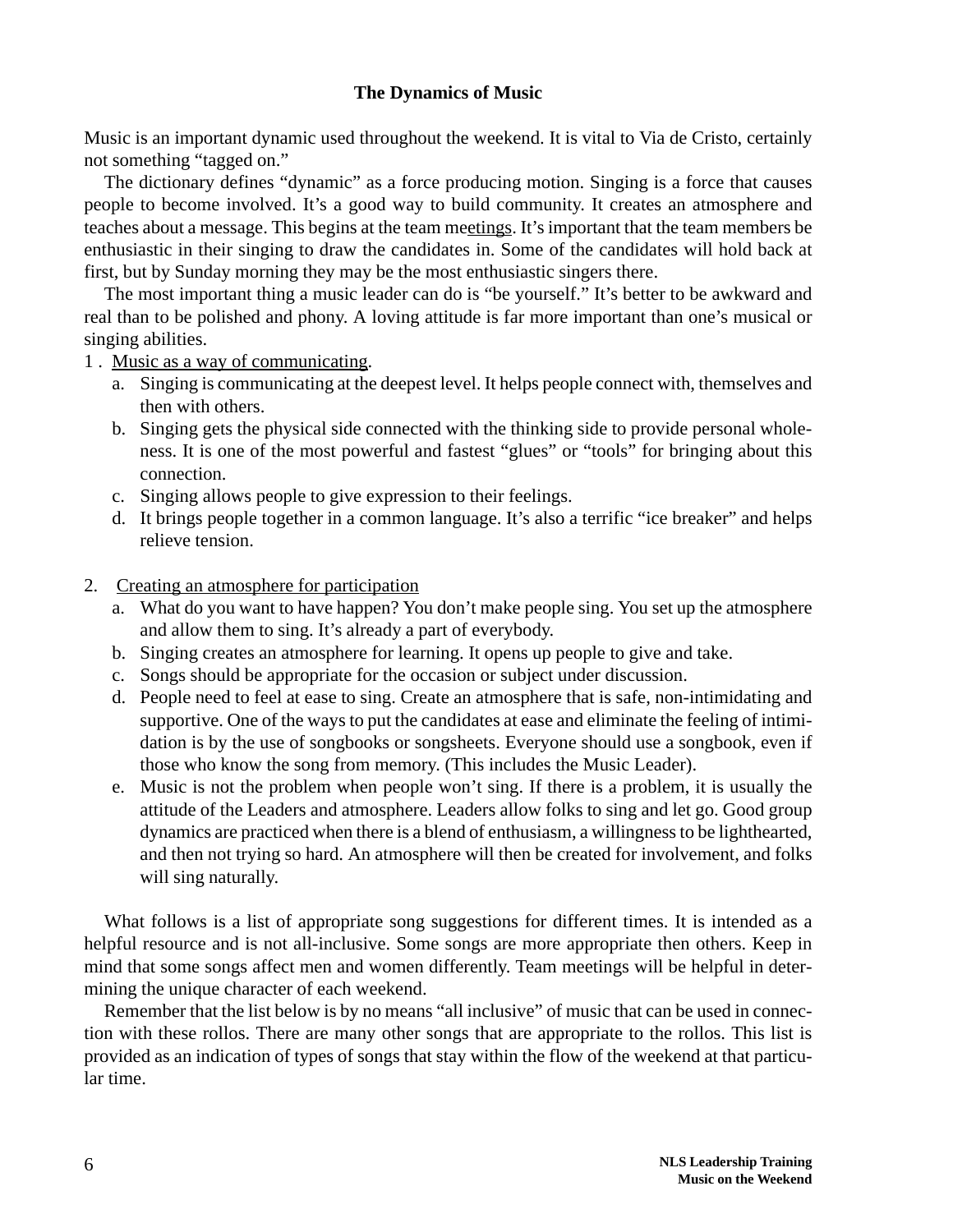## **Songs for Worship**

| Abba Father*                   | Alleluia                         |
|--------------------------------|----------------------------------|
| Bind Us Together*              | Every Morning Is Easter Morning* |
| God Is So Good                 | I Am the Bread of Life*          |
| Borning Cry*                   | Jesus My Lord*                   |
| Just As I Am <sup>*</sup>      | Let Us Break Bread Together      |
| Lift High the $Cross*$         | Morning Has Broken               |
| Sing Hallelujah to the Lord*   | Surely the Presence*             |
| Weave*                         | Here I Am Lord*                  |
| <b>Amazing Grace</b>           | They'll Know We Are Christians   |
| This Is My Father's World      | <b>Beautiful Savior</b>          |
| <b>Blessed Assurance</b>       | Christ the Lord is Risen Today   |
| He's Got the Whole World       | <b>How Great Thou Art</b>        |
| I Am the Light of the World    | I Am the Resurrection            |
| Jesus Loves Me                 | Kum Ba Ya                        |
| Lord, the Light of Your Love   | Open Our Eyes, Lord*             |
| Our God Reigns*                | Pass It On                       |
| <b>Seek Ye First</b>           | Something Beautiful              |
| Spirit of the Living God       | The Old Rugged Cross*            |
| Through the Love               | What a Friend We Have In Jesus   |
| Let The Son of God Enfold You* | I Love You, Lord                 |
|                                |                                  |

*\* Not suggested for Friday*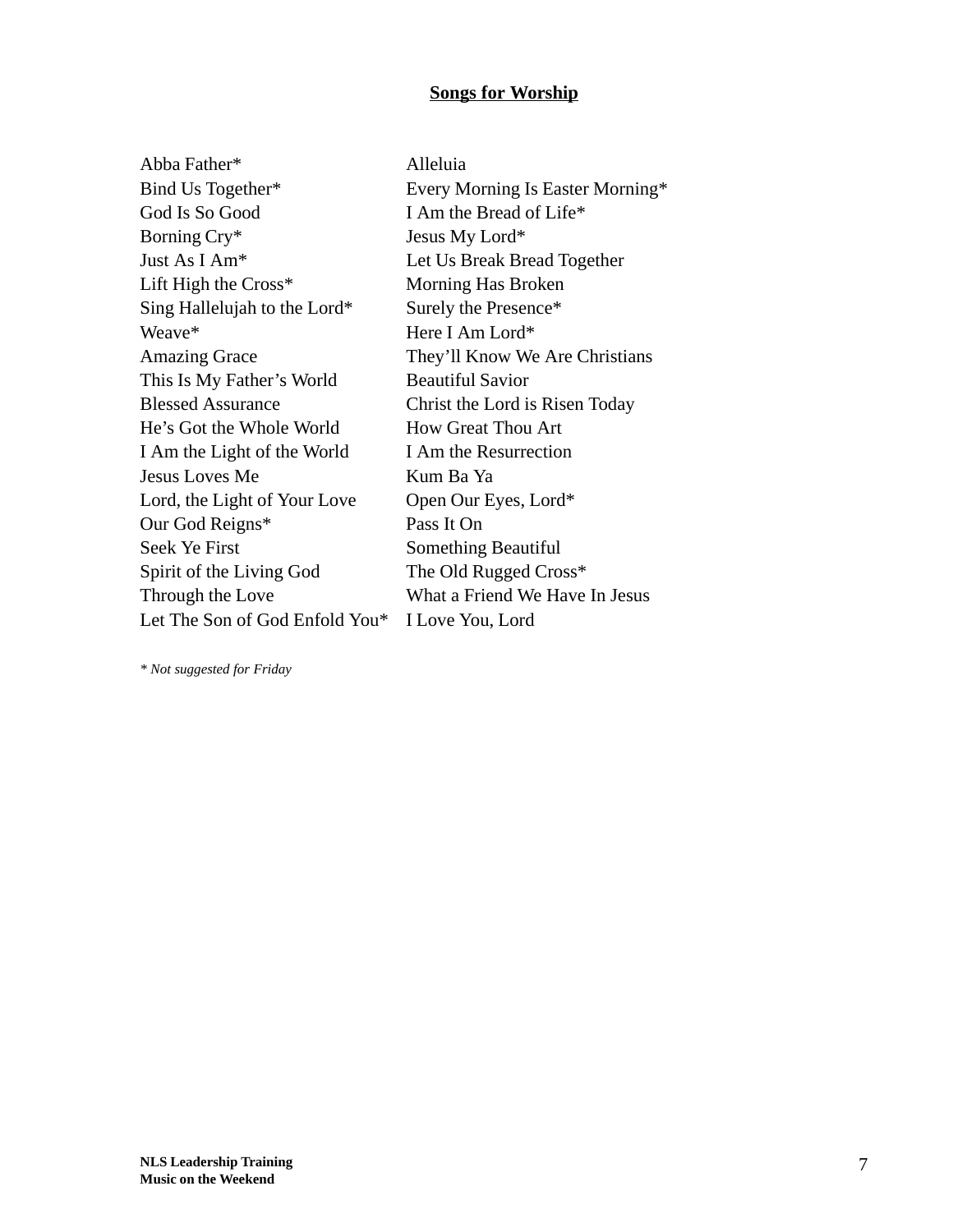## **Song Suggestions for Each Talk**

### **Ideal**

The Church Within Us I Have Decided Softly and Tenderly Morning Has Broken

Seek Ye First They'll Know We Are Christians

### **Grace**

| <b>Amazing Grace</b>           | Father, I Adore You            |
|--------------------------------|--------------------------------|
| God Is So Good                 | He's Got the Whole World       |
| Borning Cry                    | Jesus Loves Me                 |
| Softly and Tenderly            | This Is My Father's World      |
| What a Friend We Have in Jesus | They'll Know We Are Christians |
| Kum Ba Ya                      |                                |

## **Laity**

| The Church Within Us               | Give Me Oil in My Lamp         |
|------------------------------------|--------------------------------|
| Have Thine Own Way                 | I Have Decided to Follow Jesus |
| Pass It On                         | Seek Ye First                  |
| This Little Light of Mine          | When the Saints Go Marching In |
| Here I Am Lord                     | They'll Know We Are Christians |
| In Christ There Is No East or West |                                |

## **Grace in Action**

Abba Father Send Your Spirit Spirit of the Living God Pass It On God Is So Good Softly and Tenderly Freely, Freely Borning Cry Jesus Loves Me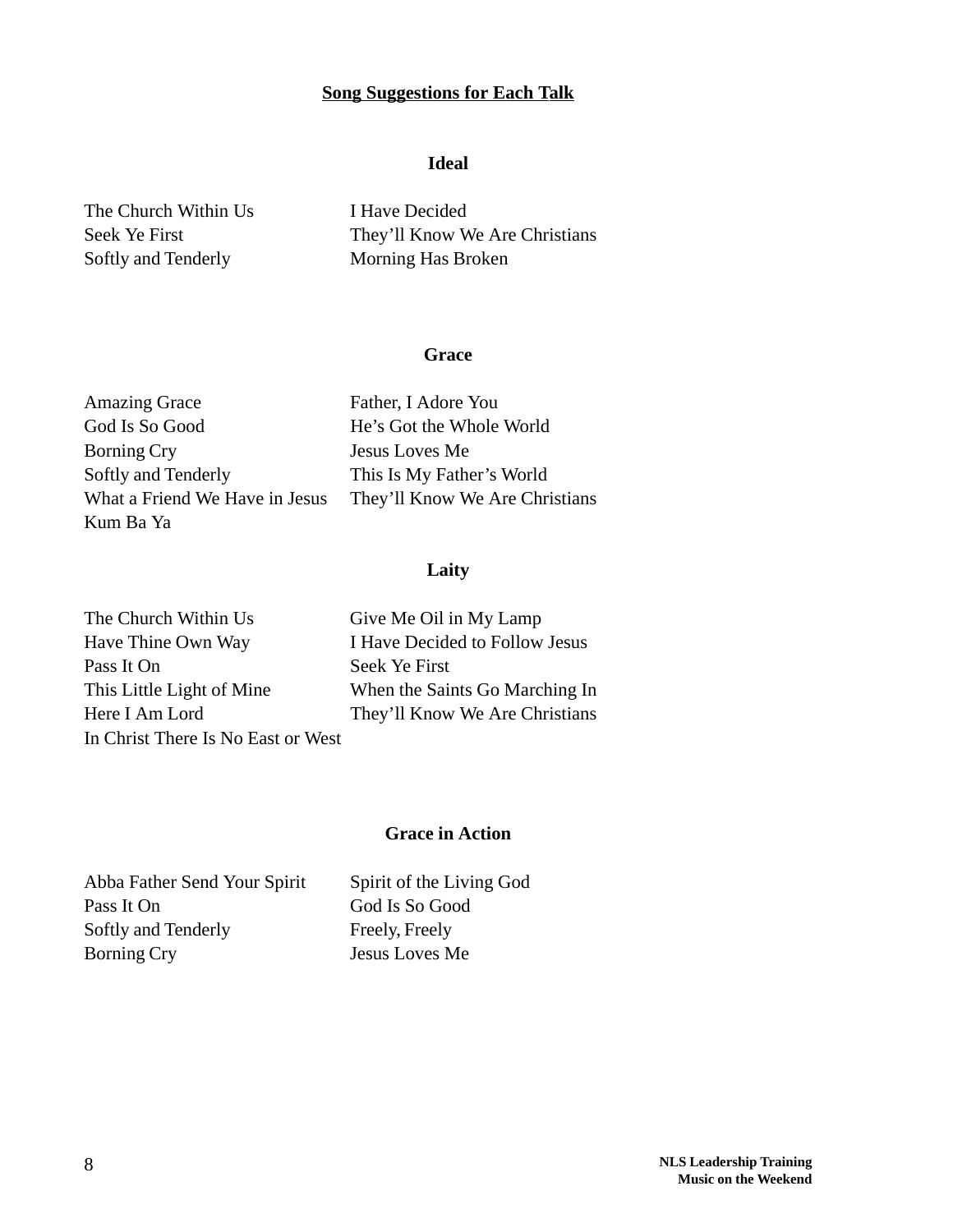## **Piety**

| Abba Father                    |
|--------------------------------|
| Give Me Oil in My Lamp         |
| I Have Decided to Follow Jesus |
| Lift High the Cross            |
| Seek Ye First                  |
| Spirit of the Living God       |
| Here I Am Lord                 |

Father, I Adore You Have Thine Own Way Lord Pass It On Prayer of St. Francis Something Beautiful This Little Light of Mine They'll Know We Are Christians

## **Study**

| Abba Father            | Abba Father Send Your Spirit |
|------------------------|------------------------------|
| Give Me Oil In My Lamp | Have Thine Own Way Lord      |
| Open Our Eyes Lord     | Seek Ye First                |

## **Day In the Life or Means of Grace**

| <b>Amazing Grace</b>                          | <b>Beautiful Savior</b>         |
|-----------------------------------------------|---------------------------------|
| Be Not Afraid                                 | <b>Blessed Assurance</b>        |
| <b>Bind Us Together</b>                       | Christ the Lord Is Risen        |
| Today                                         | Every Morning is Easter Morning |
| Father, I Adore You                           | God Is So Good                  |
| How Great Thou Art                            | I Am the Bread of Life          |
| <b>Borning Cry</b>                            | <b>Jesus Loves Me</b>           |
| Jesus My Lord                                 | Just As I Am                    |
| Kum Ba Ya                                     | Lift High the Cross             |
| Lord the Light of Your Love                   | Majesty                         |
| Open Our Eyes Lord                            | Our God Reigns                  |
| Sing Hallelujah To The Lord                   | Softly and Tenderly             |
| Spirit of the Living God                      | Surely the Presence of the Lord |
| The Old Rugged Cross                          | Through the Love                |
| Weave                                         | Were You There                  |
| What A Friend We Have in Jesus Here I Am Lord |                                 |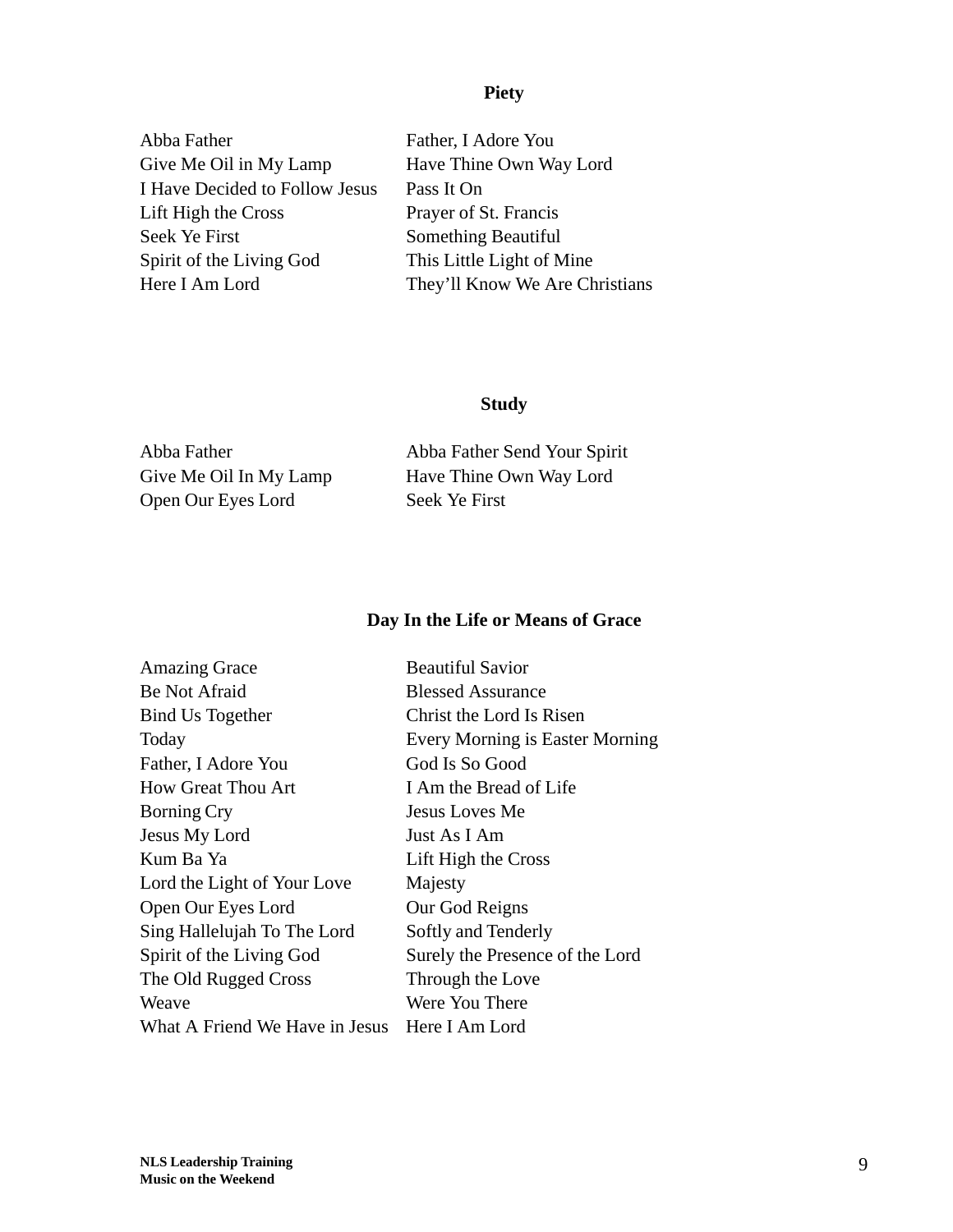### **Action**

| Abba Father Send Your Spirit                           | Bind Us Together                                                  |
|--------------------------------------------------------|-------------------------------------------------------------------|
| Every Morning Is Easter Morning Give Me Oil in My Lamp |                                                                   |
|                                                        | He's God the Whole World in His Hands I Am the Light of the World |
| In Christ There is no East or West Jesus My Lord       |                                                                   |
| Lift High the Cross                                    | Lord the Light of Your Love                                       |
| Let the Son of God Enfold You                          | Pass It On                                                        |
| Prayer of St. Francis                                  | This is My Father's World                                         |
| This Little Light of Mine                              | Weave                                                             |
| Here I Am Lord                                         | They'll Know We Are Christians                                    |
|                                                        |                                                                   |

## **Obstacles To Grace**

Afraid

| Abba Father Send Your Spirit   | Be Not Afraid               |
|--------------------------------|-----------------------------|
| <b>Bind Us Together</b>        | Have Thine Own Way Lord     |
| I Am the Bread of Life         | I Am the Light of the World |
| I Have Decided to Follow Jesus | Jesus Loves Me              |
| Just As I Am                   | Lord the Light of Your Love |
| Let the Son of God Enfold You  | Pass It On                  |
| Prayer of St. Francis          | Seek Ye First               |
| Something Beautiful            | Weave                       |
| Through the Love               |                             |

## he Light of the World oves Me ne Light of Your Love e First

### **Leaders**

| Abba Father Send Your Spirit                   | The Church Within Us        |
|------------------------------------------------|-----------------------------|
| Give Me Oil In My Lamp                         | Have Thine Own Way Lord     |
| I Am the Light of the World                    | Jesus My Lord               |
| Lift High the Cross                            | Lord The Light of Your Love |
| Pass It On                                     | Prayer of St. Francis       |
| This Little Light of Mine                      | Weave                       |
| O Let the Son of God Enfold You Here I Am Lord |                             |

### **Environments**

| Abba Father                     |
|---------------------------------|
| The Church Within Us            |
| I Am the Light of the World     |
| Lift High the Cross             |
| Pass It On                      |
| O Let the Son of God Enfold You |
| This Is My Father's World       |
| Weave                           |
| They'll Know We Are Christian   |

Abba Father Send Your Spirit Give Me Oil In My Lamp Jesus My Lord Lord the Light of Your Love Prayer of St. Francis Surely the Presence This Little Light of Mine Here I Am Lord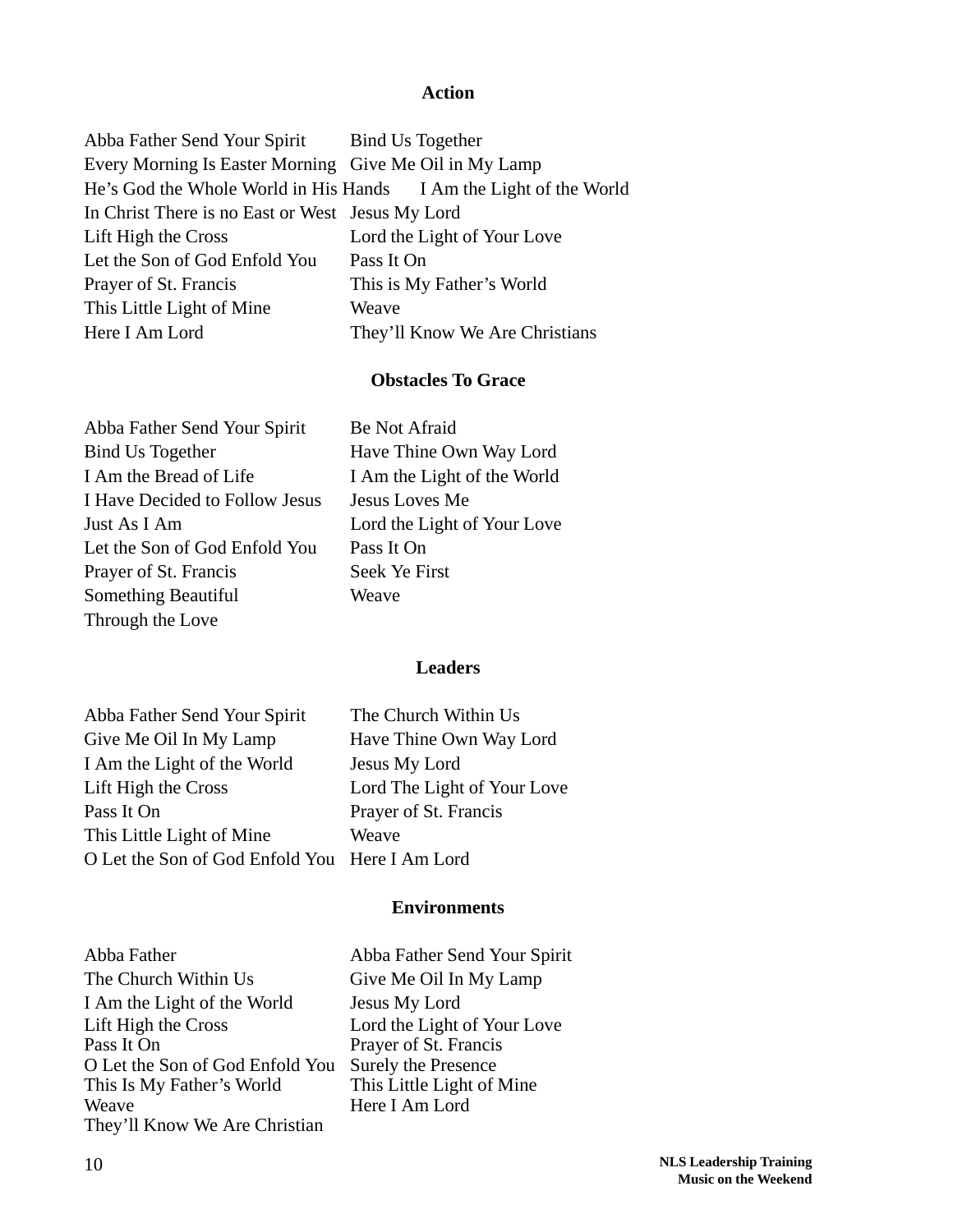## **Life In Grace**

| Be Not Afraid                          |
|----------------------------------------|
| <b>Bind Us Together</b>                |
| <b>Every Morning Is Easter Morning</b> |
| God Is So Good                         |
| I Am the Bread of Life                 |
| I Am the Resurrection                  |
| <b>Jesus Loves Me</b>                  |
| Just As I Am                           |
| Lift High the Cross                    |
| Majesty                                |
| Our God Reigns                         |
| Softly and Tenderly                    |
| <b>Surely the Presence</b>             |
| Weave                                  |
| What a Friend We Have in Jesus         |
| O Let the Son of God Enfold You        |
|                                        |

#### **Christian Community in Action**

Bind Us Together The Church Within Us Every Morning Is Easter Morning Freely, Freely<br>Give Me Oil in My Lamp Here I am, Lord Give Me Oil in My Lamp Here I am, Lord<br>
I Am the Light of the World Lift High the Cross I Am the Light of the World In Christ there Is No East or West Pass It On Prayer of St. Francis Spirit of the Living God<br>Surely the Presence They'll Know We Are C. **Weave** 

They'll Know We Are Christians

#### **Total Security and/or Fourth Day**

| Be Not Afraid |                            |
|---------------|----------------------------|
|               | <b>Surely the Presence</b> |
| Weave         |                            |

Bind Us Together e Jesus My Lord They'll Know We Are Christians

*Please note:* Not all of the songs listed above are included on the Church Copyright License List (CCLI). Before using any song, be sure to determine legality of its method of reproduction.